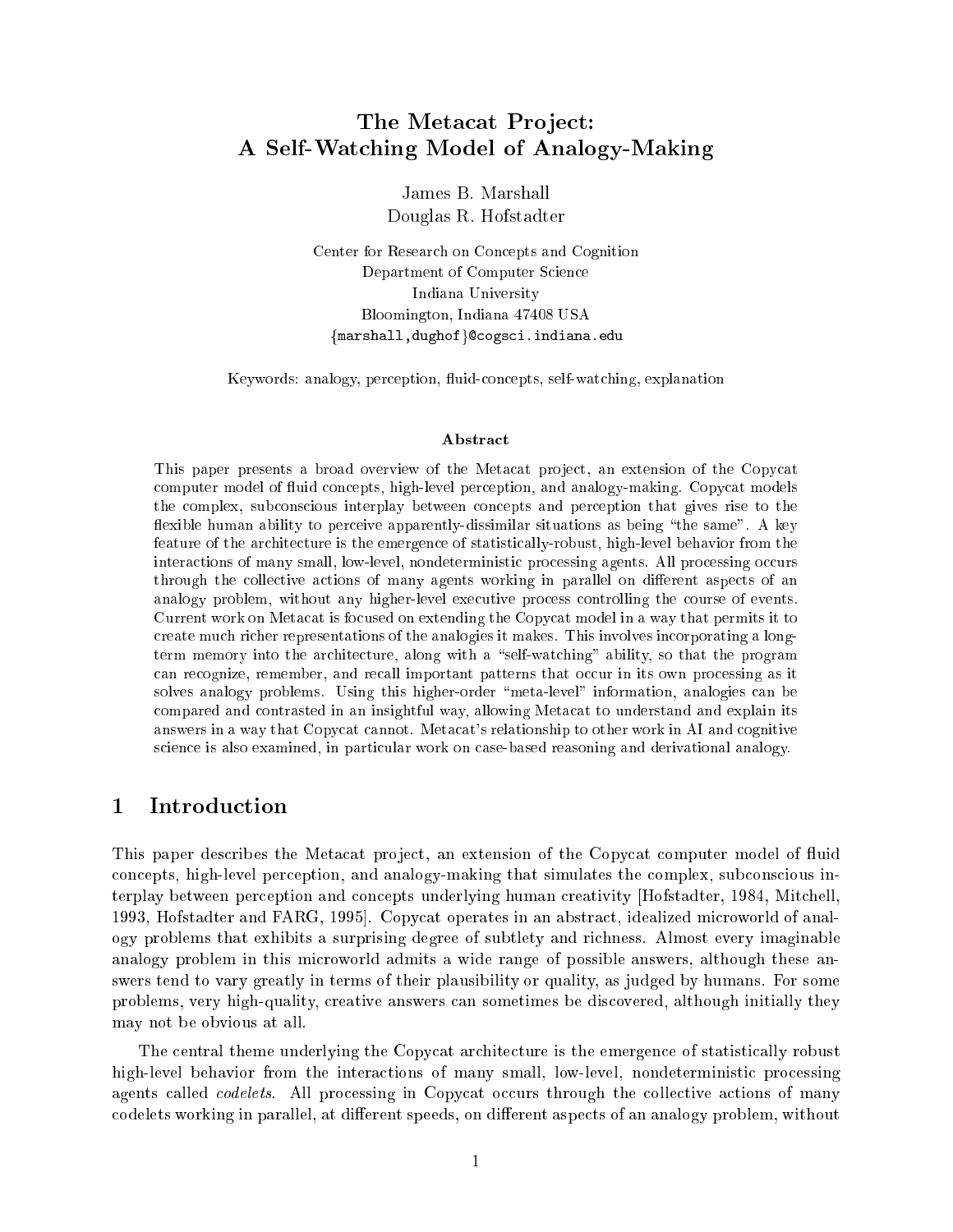any higher-level executive process directing the course of events. The stochastic behavior of codelets is dynamically biased by the time-varying pattern of activation in the program's network of concepts it uses to build up an understanding of an analogy problem. In turn, the context-dependent pattern of activity in the concept network is itself an emergent consequence of codelet processing. Thus, Copycat, like connectionist models, lies firmly within the paradigm of emergent computation. At the same time, however, it incorporates many ideas from the more traditional paradigm of symbolic AI, staking out a kind of middle ground between these two opposites. Some further perspectives on the emergent-symbolic spectrum and Copycat's relationship to it can be found in [Blank et al., 1992].

For many problems, Copycat's behavior agrees well with human behavior, in terms of the range and frequencies of the answers it finds, as well as its ratings of their quality. But a serious limitation of the model is that it provides only a very crude numerical measure of answer quality. The program, unlike a human, has essentially no understanding of why an answer is good or bad, or what is interesting about it, or how it is similar to or dierent from another answer. Current work on Metacat is aimed at extending the original Copycat model in a way that allows it to create much richer representations of the analogies it makes. This involves incorporating a memory into the model, along with a "self-watching" ability, so that the program can recognize, remember, and recall important patterns that occur in its own processing as it solves an analogy problem. Using this higher-order \meta-level" information about answers, gleaned from self-watching, analogies can be compared and contrasted in an insightful way. The long-term goal of the current research is to computationally model how meaningful, high-level *understanding* can emerge dynamically from a stochastic, fluid, low-level "subcognitive" substrate.

The paper first outlines Copycat's central motivating ideas and its main architectural components, which constitute the foundation upon which Metacat builds. The crucial ideas behind Metacat are then introduced by way of an extended example to illustrate them more concretely. This leads to a discussion of Metacat's relationship to other work in articial intelligence and cognitive science, in particular to work on case-based reasoning and derivational analogy.

## 2 Copycat's Underlying Philosophy

The motivation driving the Copycat project, and thus the Metacat project, is the belief that the ultimate source of the human mind's remarkable flexibility and power lies in the  $dynamic$ , fluid nature of its concepts. A typical human mind can recognize and understand a huge number of distinct concepts, which get activated in certain situations but not in others. The activation of a particular set of abstract concepts, in response to various low-level sensory stimuli impinging from the environment, constitutes an act of perception or understanding of the given situation in terms of these concepts. This type of perception can occur at extremely high levels of abstraction, such as when a person hears a piece of music for the first time and recognizes it as belonging to a particular composer or musical style. Indeed, examples of such high-level perception are ubiquitous in cognition.

A great many concepts are implicitly present simultaneously, to different degrees, in the "halo" surrounding the core of every concept in the mind. Under the right contextual pressures, these blurry conceptual boundaries can stretch and conform to the situation at hand. Consider, for example, a typical American adult's concept of Vietnam. On the surface, this concept refers to a particular nation located in Southeast Asia. But in the average American mind at least, it is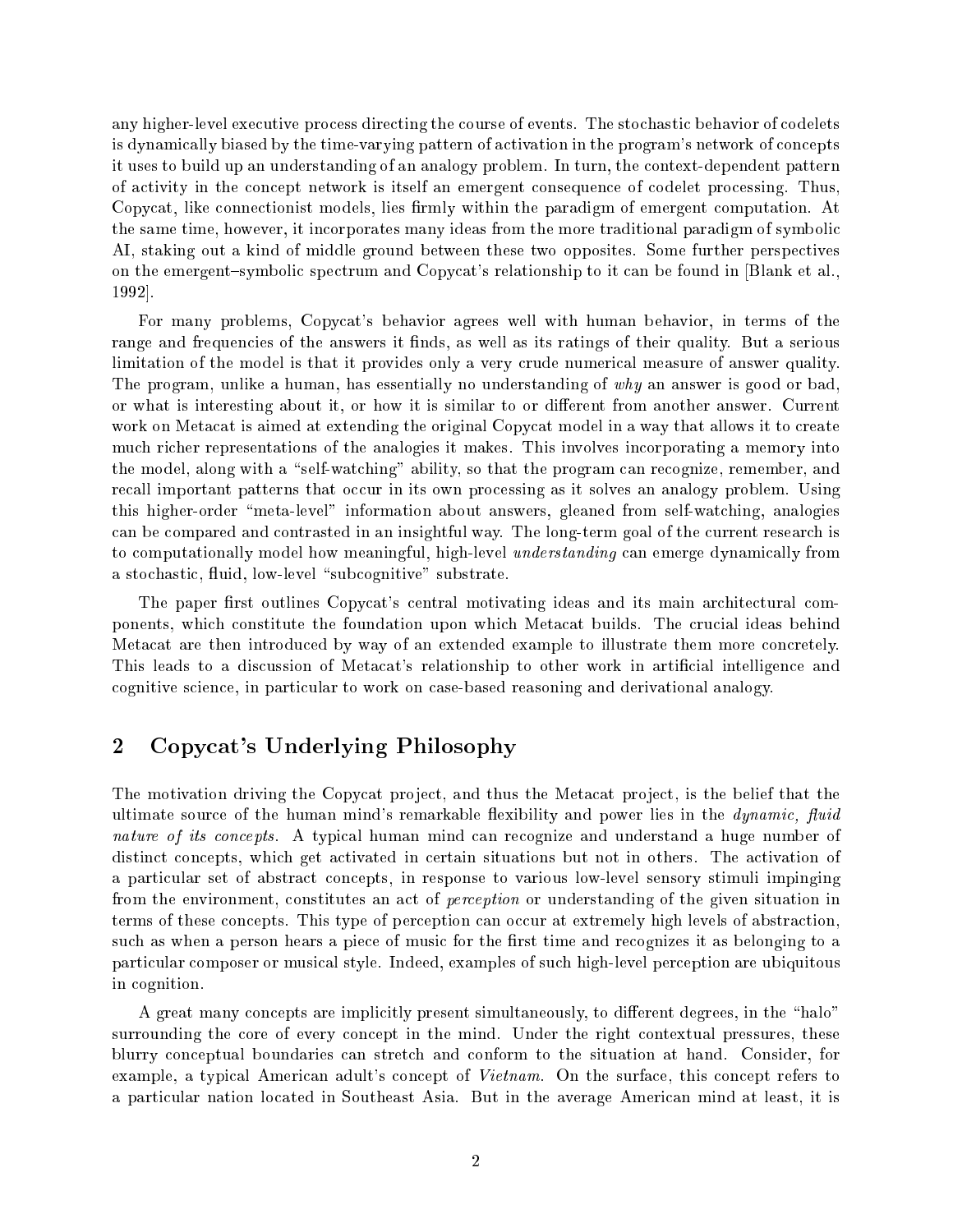also tightly associated with the huge political and military debacle in which the United States got mired in the late 1960's and early 1970's, along with all of the internal social and cultural strife that occurred as a result. This entire complex, political-historical situation is conventionally referred to in America as simply "Vietnam". Hovering about the central core of this concept are enormous numbers of other related concepts, some closer in, some farther out—concepts such as *communism*, President Nixon, war, social unrest, the Pentagon, rice, 1968, dominos (in the sense of a chain of dominos falling one by one to communism), *failure*, and so on. Other concepts clearly lie very far away from the core: penguins, say, or rollerskates, or computer software. Or do they? Consider the following humorous quip seen recently on the World Wide Web [Leake, 1996]: "Windows-95: Microsoft's Vietnam?" Regardless of whether or not one agrees with its sentiment, its meaning is readily understood. Windows-95, a computer operating system, can be perceived as an instance of the concept Vietnam. In doing so, an implicit analogy has been made between two complex and apparently distinct entities, mapping, among other things, the United States onto Microsoft and, perhaps, ex-U.S. President Richard Nixon onto Microsoft Chairman Bill Gates. It is the complex, fluid nature of concepts in the mind that allows such analogies to be effortlessly perceived and understood.

Copycat's central aim is to take concepts seriously. It is our belief that the task of modeling the nature of concepts themselves has unfortunately been neglected all too often by researchers in cognitive modeling. We feel that most computational models currently claiming to operate in so-called "real-world" domains have essentially no deep understanding of the concepts they purport to deal with. In contrast, our approach is to start with a simple, yet rich, microdomain in which interesting cognitive phenomena can be carefully studied, and to make a real effort to model the dynamic, fluid properties of the concepts that give rise to the capacity for very flexible, abstract perception and analogy-making exhibited by humans on problems taken from this domain. The apparent simplicity of Copycat's domain, however, is deceptive, for it turns out to be an extremely difficult task to build a computer program capable of exhibiting a level of flexibility and creativity comparable to human behavior even in this tiny, restricted domain. We believe that realizing such a program would go a long way toward a genuine understanding of the powerful yet subtle conceptual machinery underlying human cognition.

# 3 A Sketch of Copycat's Architecture

A detailed exposition of the Copycat model can be found in [Mitchell, 1993] and [Hofstadter and FARG, 1995]. Here we shall give just a brief overview. Copycat perceives analogies between short strings of letters, which can be thought of as representing abstract, idealized situations. An example of such an analogy might be "If abc changes to abd, how does iijjkk change in an analogous way?" Despite its apparent simplicity, the letter-string domain actually exhibits a remarkable degree of subtlety, and constitutes an ideal laboratory in which to study analogy-making and high-level perception. An interesting feature of such problems is that there is no single "right" answer; rather, a range of answers is always possible for each problem. For the previous example, some possible answers might be iijjll, iijjdd, iijjkl, iijjkd, iijjkk, iikjkk, iidjkk, or even abd or aabbdd. For most analogy problems, some answers are consistently judged by people to be better than others. But a surprisingly large number of defensible answers can usually be found for each problem. Furthermore, for some problems, the answers judged to be the \best" are not at all the most obvious ones. Figure 1 shows Copycat's typical behavior on the above analogy problem. An answer's frequency can be interpreted as a measure of its "obviousness" to the program, while an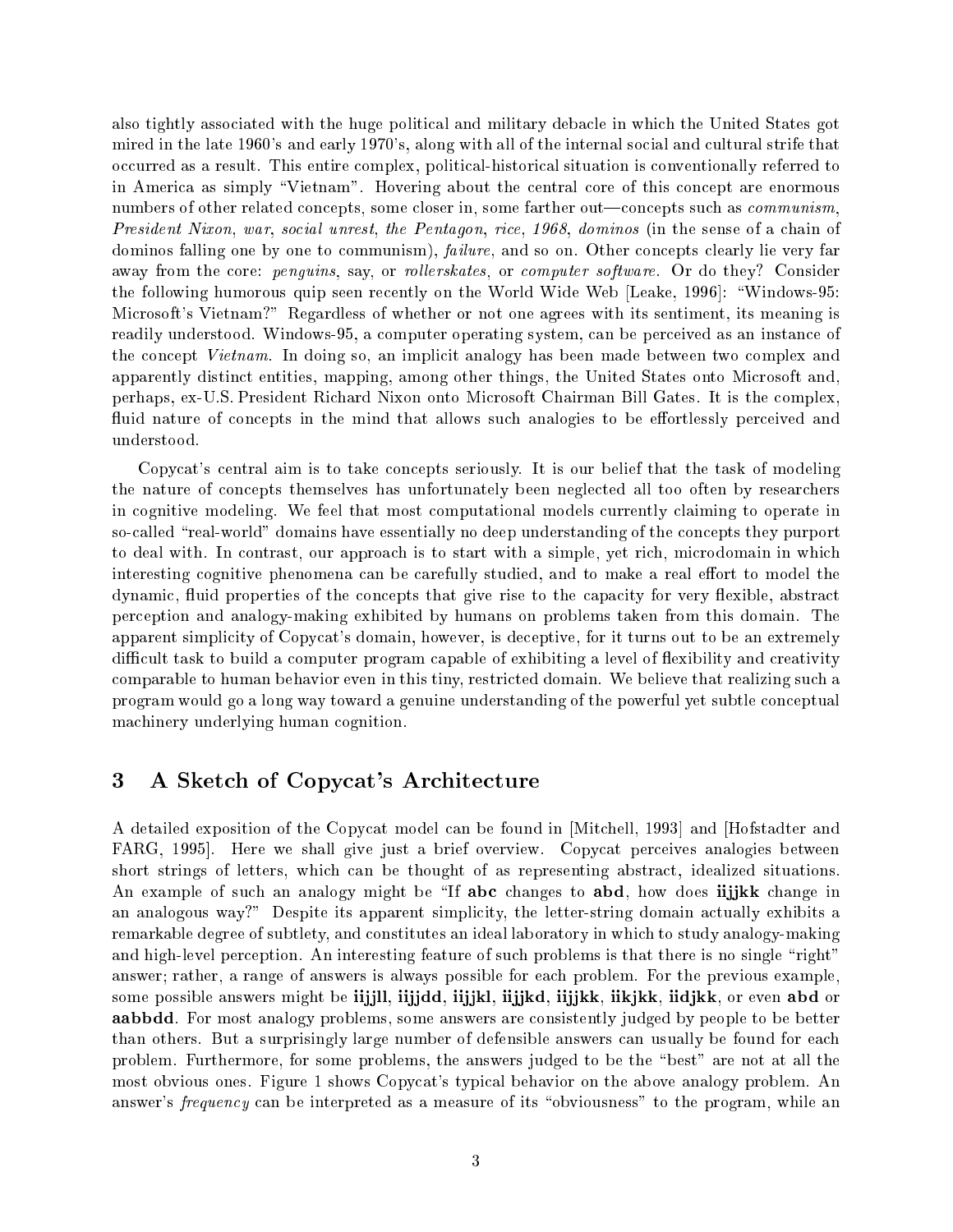answer's quality is measured by its associated "temperature" value, about which more will be said below.

#### 3.1Perceptual activity in the Workspace

In order to discover an answer to an analogy problem such as " $abc \Rightarrow abd; iijjkk \Rightarrow ?$ ", codelets work together to build up a strong, coherent mapping between the *initial string* abc and the *target* string iijjkk, and also between the initial string and the modified string abd. These strings reside in the Workspace component of Copycat's architecture, which is where all perceptual activity takes place. Codelets also build hierarchical groups within strings, which serve to organize the raw perceptual data (the letters) into a coherent, chunked whole. For example, in the string iijjkk, codelets might build three "sameness-groups" ii, jj, and kk, and then a higher-level "successorshipgroup" comprised of these three groups encompassing the entire string. The distributed nature of codelet processing interleaves the chunking process with the mapping process, and as a result, each process influences and drives the other.

A mapping consists of a set of *bridges* between corresponding letters or groups that play respectively similar roles in different strings. Each bridge is supported by a set of *concept-mappings* that together provide justification for perceiving the objects connected by the bridge as corresponding to one another. For example, a bridge might be built between **a** in abc and the group ii in iijjkk, supported by the concept-mappings leftmost  $\Rightarrow$  leftmost and letter  $\Rightarrow$  group, which represent the idea that both objects are leftmost in their strings, and one is a letter and the other a group. Non-identity concept-mappings such as letter  $\Rightarrow$  group are called *slippages*, and form the basis of Copycat's ability to flexibly perceive superficially-dissimilar situations as being in fact "the same" at some appropriate level of description.

In addition to bridges and groups, another type of structure is necessary to produce an answer to an analogy problem. Once a mapping has been built between the initial string and the modied string  $(i.e., between **abc** and **abd**), a rule based on this mapping must be created that succinctly$ captures the way in which the initial string changes. Of course, there are many possible ways of describing this change, some more abstract than others. For example, two possible rules for  $abc \Rightarrow abd$  are *Change letter-category of rightmost letter to successor* and *Change letter-category* of rightmost letter to d. Different ways of looking at the initial/modified change, combined with different ways of building the initial/target mapping, give rise to different answers. A bridge from the letter c in abc to the group kk in iijkk, based on a *letter*  $\Rightarrow$  group slippage, may yield the answer iijjll or iijjdd, depending on the rule used to describe  $abc \Rightarrow abd$ . On the other hand, a bridge from c to the rightmost letter k in iijjkk may instead yield iijjkl or iijjkd as an answer, again depending on the rule. To produce an answer, the slippages underlying the mapping between abc and iijjkk are used by codelets to "translate" the rule describing  $abc \Rightarrow abd$  into a new rule that applies to **ii**jkk, such as *Change letter-category of rightmost group to successor*. Figure 2 shows a screen dump of the Workspace after the program has found the answer iijjll, illustrating the various Workspace structures involved in producing the answer.

#### 3.2 Conceptual activity in the Slipnet

Actively influencing the perceptual activity occurring in the Workspace are the concepts that the program understands, which reside in the \long-term memory" component of Copycat, called the Slipnet. Most perceptual structures in the Workspace are, in fact, instances of particular Slipnet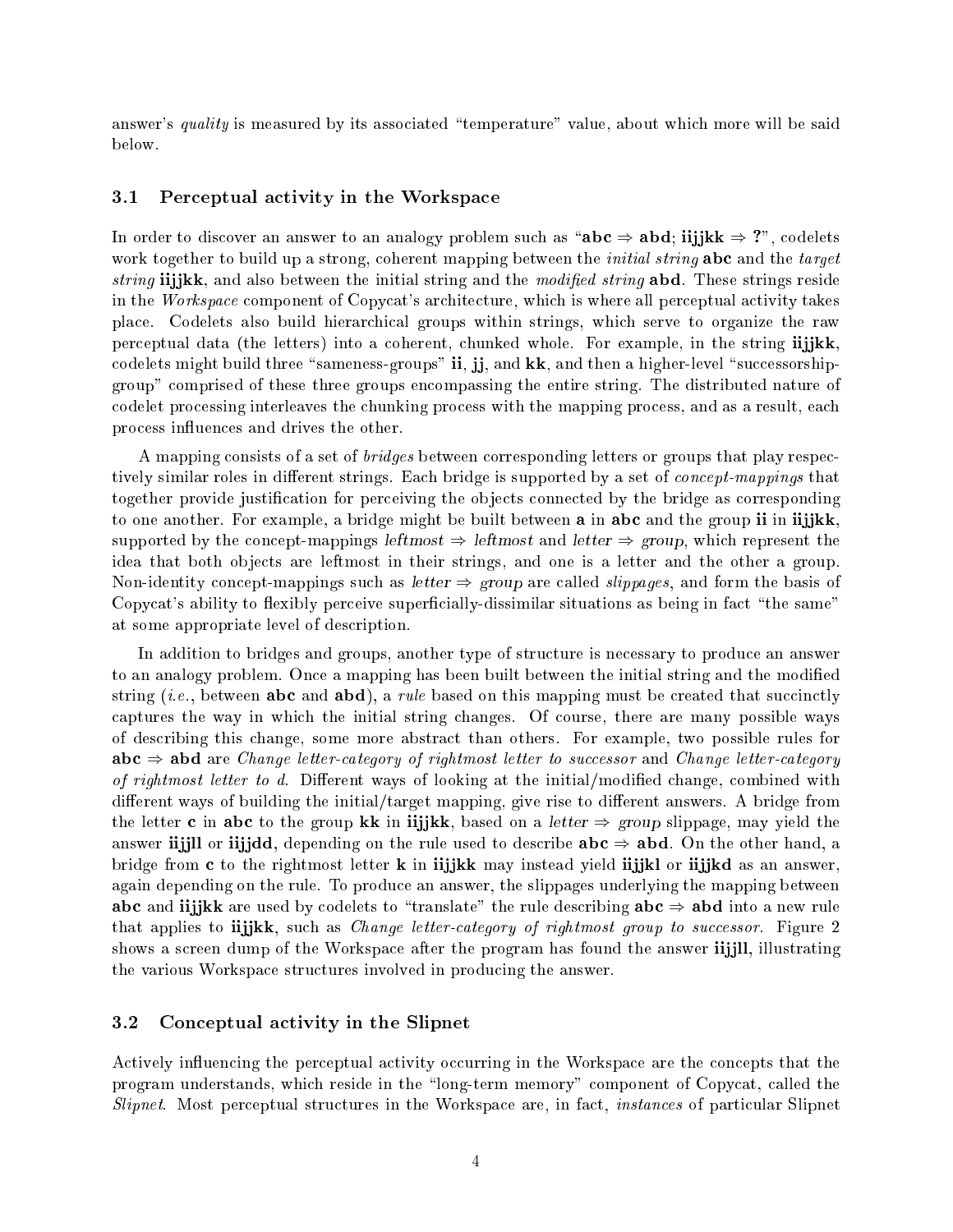concepts. The Slipnet serves as the program's permanent repository of knowledge about its domain. It contains representations for various concepts relevant to solving letter-string analogies, such as successor, predecessor, the idea of opposite, the letters  $a, b, c$ , and so on, as well as an assessment of each concept's intrinsic degree of abstractness, called its conceptual depth. It also contains information about how these concepts relate to each other, including the inherent "associative distances" between them, which determine the propensities for various conceptual slippages to occur. A conceptual slippage between a pair of concepts occurs whenever two Workspace instances of the concepts are seen as playing identical roles in different contexts. For example, in order for codelets to build a bridge between the rightmost letter <sup>c</sup> in abc and the rightmost kk group in iijjkk, a letter  $\Rightarrow$  group slippage must occur. The probability of this happening is governed by the distance between the *letter* and *group* concepts in the Slipnet.

Although the Slipnet contains permanent information, it is not a static structure. Over the course of a run, influenced by the perceptual activity occurring in the Workspace, concepts in the Slipnet assume different levels of activation; as this happens, distances between concepts grow and shrink, changing the propensities for various slippages to occur. Conceptual activity in the Slipnet thus in
uences, and is in
uenced by, perceptual activity in the Workspace; together this results in a tightly-coupled feedback loop between these two architectural components.

In some ways, the Slipnet is similar to a traditional semantic network, in that it consists of a set of nodes connected by links. Each of these links has an intrinsic *length* that reflects the degree of association between the linked nodes, with shorter links connecting strongly associated nodes and longer links connecting weakly associated nodes. Each node corresponds to an individual concept, or rather, to the core of an individual concept. A concept is more properly thought of as being represented by a diffuse region in the Slipnet centered on a single node. Nodes connected to the core node by links are included in the central node's \conceptual halo" as a probabilistic function of the link lengths. This allows single nodes to be shared among several different concepts at once, depending on the links involved. Thus, concepts in the Slipnet are not sharply defined; rather, they are inherently blurry, and can overlap to varying degrees.

The model incorporates a simple numerical measure of overall Workspace "coherence", called temperature, which reflects, at any given moment, the amount and quality of structures built so far. Temperature values range from  $0^{-100}$ , with lower values indicating a higher degree of Workspace organization. Temperature is computed as a numerical function of the strength values of all of the structures existing in the Workspace, weighted by each structure's relative importance. A structure's strength value represents an estimate of how well the structure \ts into" the current set of mappings in the Workspace, and is itself a function of the activation levels of concepts in the Slipnet. For example, if the group concept in the Slipnet is highly activated, a bridge between <sup>a</sup> in abc and the leftmost letter i in iijkk will tend to have a lower strength than a bridge between c and  $kk$ , because the active *group* concept encourages the incorporation of groups rather than letters into the mapping between **abc** and **iijjkk**. As more bridges are built involving groups (rather than letters) in iijjkk, the average strength of structures in the Workspace goes up, causing the overall Workspace temperature to decrease.

The final temperature of the Workspace when an answer is found can be interpreted as an indication of the answer's overall quality. Thus, high-quality answers are associated with low temperature, and low-quality answers are associated with high temperature. This measure of answer quality agrees well with the relative judgments of answer quality given by people for a wide range of Copycat problems. For example, Copycat's rating of the answer iijill in the above problem will tend to be much higher than for "weirder" answers such as iijjkd.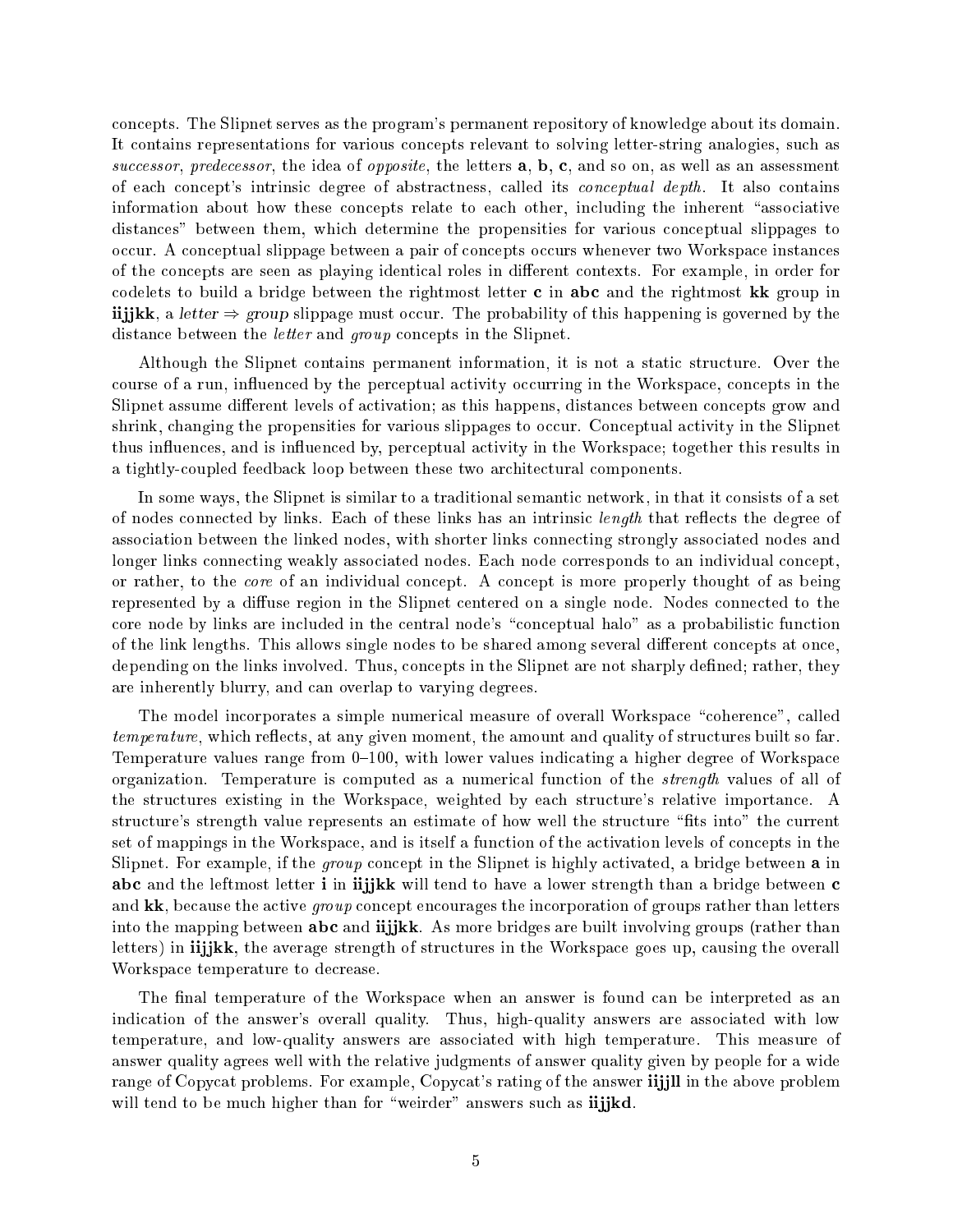#### 3.3Copycat's weaknesses

Unfortunately, such a simple numerical measure is extremely crude, and reflects a fundamental weakness of Copycat: its almost complete lack of any in-depth understanding of the answers it finds. Copycat is unable to explain why it considers particular answers to be good or bad. The reason is that Copycat's processing mechanisms focus almost exclusively on perceiving patterns and relationships in the perceptual data (the letter strings), while ignoring patterns that occur in its own processing when solving an analogy problem. Thus, although it may discover an insightful answer for some problem, it lacks any internal representation or knowledge of the underlying process that led it to discover that answer—knowledge that could provide a basis for explaining the answer's relative strengths or weaknesses, thereby permitting a much richer assessment of its quality. Copycat's lack of any such "self-watching" ability stands in marked contrast to people, who are typically able to give an account of why they consider one answer to be better or worse than another for a particular analogy problem.

For example, an interesting psychological phenomenon related to self-watching, dubbed the  $self-explanation$   $effect$ , has been described and studied in the context of students learning to solve physics problems from examples [Chi et al., 1989, VanLehn et al., 1992]. In this series of studies, students monitored their own understanding or misunderstanding as they studied worked-out textbook examples of mechanics problems, generating verbal explanations of the example solutions in the process. Those students who learned most effectively from the examples were consistently able to generate more detailed and in-depth explanations of their understanding, demonstrating a greater capacity for accurate monitoring of their own cognitive processes, which in turn reduced their reliance on worked-out examples in solving subsequent problems. These studies clearly illustrate the ability of people to pay attention to patterns in their own thinking.

Another weakness of Copycat is the fact that answers are not retained after they are found. When the program discovers an answer to a problem, it simply reports its answer, along with the answer's final temperature, and then stops. On subsequent runs of the same problem, no recollection of previous answers is possible, so there is no way for the program to bring its past experience to bear on the current situation. This makes comparison of different answers impossible, either within a single analogy problem or among different problems. Furthermore, any type of learning that might occur over multiple runs is impossible. However, learning per se was never intended to be a central focus of the project, since the notion of learning to make "better" Copycat analogies is not entirely clear.

### 4 From Copycat to Metacat

The central objective of the Metacat project is to imbue the program with a rich, high-level understanding of the answers it finds—rich enough to allow it to give at least a limited explanation of an answer's strengths and weaknesses relative to other answers that have previously been found. This requires not only remembering answers, but also the ability to compare and contrast different answers to a single problem, or even answers to different problems, based on an in-depth understanding of the important ideas behind each answer. In short, it involves the ability to perceive and remember the essence of each answer found.

In contrast to Copycat, Metacat is able to find and remember many different answers during a single run on a given problem. Whenever it finds a new answer, rather than simply stopping, it pauses to display the answer, along with the answer's supporting groups, bridges, concept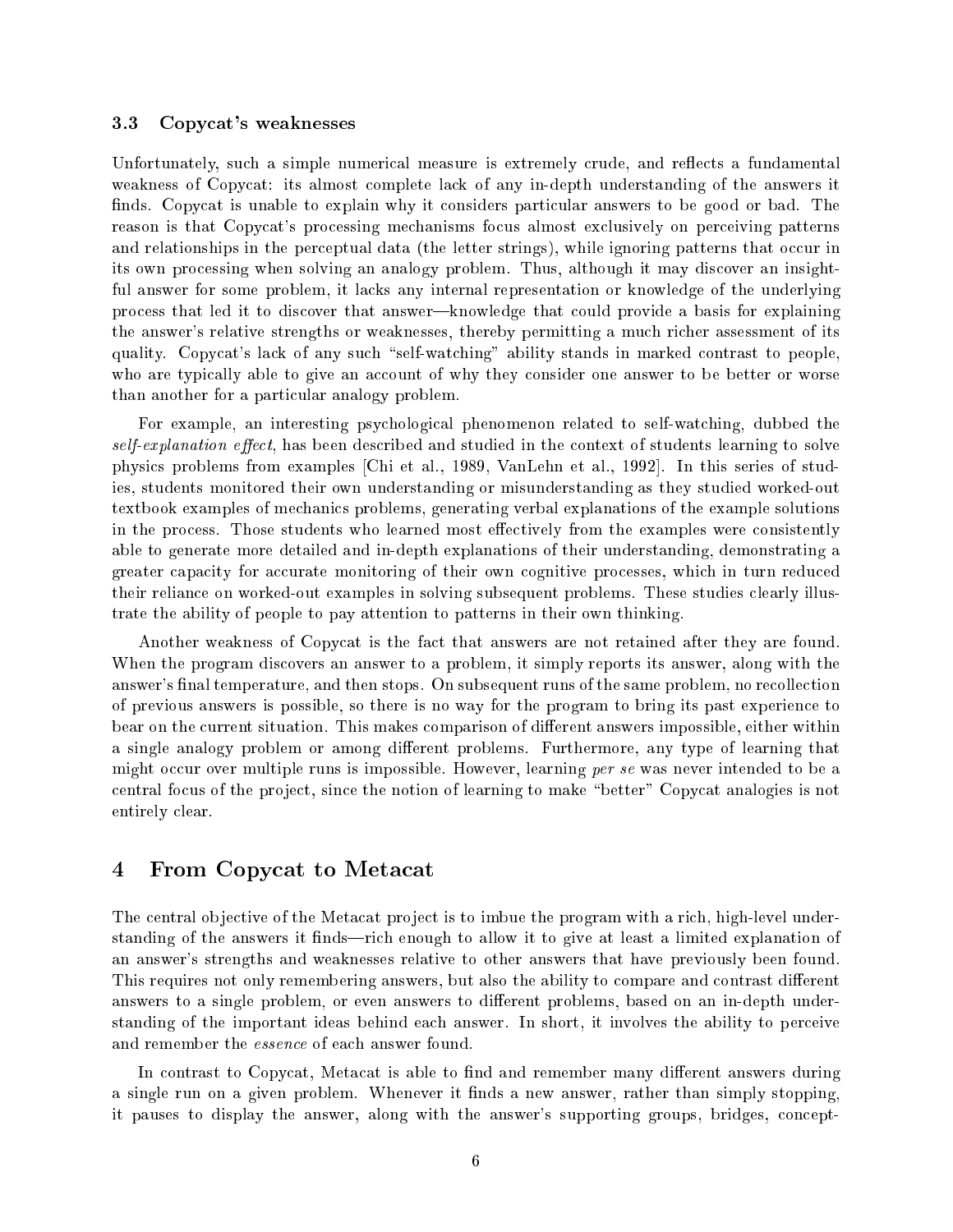mappings, and other Workspace structures. Furthermore, all of this answer-specific information, including the strings themselves, is then packaged together and stored in memory, after which the program continues searching for alternative answers to the problem. Gradually, over time, a repertoire of answers builds up in memory, each one containing much more information than just the answer string itself. Each stored answer represents a different way of interpreting or making sense of a particular analogy problem. The extra information stored with each answer in memory serves as the basis for comparing and contrasting the answers with each other.

#### 4.1Comparing and contrasting answers

As a simple example of comparing and contrasting analogies, consider the problem " $abc \Rightarrow abd;$  $xyz \Rightarrow$  ?". This problem has been discussed at length elsewhere [Mitchell, 1993, Hofstadter and FARG, 1995, so we summarize briefly here. In Copycat's letter-string domain, a has no predecessor and **z** has no successor. The alphabet is explicitly designed not to "wrap around" from **z** back to **a**. so a straightforward answer based on taking the successor of z in xyz is impossible. One is forced to adopt a different strategy as a result of this constraint. One way out is simply the literal-minded answer xyd. On the other hand, if the symmetry between the "opposite" letters a and z is noticed, then the answer wyz suggests itself, based on seeing abc and xyz as starting at opposite ends of the alphabet, with **abc** going to the right based on successorship and **xyz** going to the left based on predecessorship. This answer is very elegant, and many people see it as being strongly analogous to **abd**, even though it is not at all obvious at first.

Copycat's average temperature for  $xyd$  is around 22, and around 14 for  $wyz$ . People typically judge wyz to be of higher quality than xyd, so Copycat's judgement of the relative strengths of these two answers is consistent with human psychological behavior. But here the psychological plausibility ends. Unlike people, Copycat cannot explain why it thinks  $wyz$  is better than  $xyd$ . It has no insight into how it arrives at either answer, and no appreciation of how they differ. beyond just a single number. People, however, can quite easily see that the wyz answer depends critically on the idea of oppositeness, or symmetry: the alphabetic-position symmetry of the letters <sup>a</sup> and z, and the directional and relational symmetry of the strings abc and xyz, which go in opposite directions based on the complementary ideas of successorship and predecessorship. The xyd answer, on the other hand, is based on the idea of directional and relational sameness: both abc and xyz are strings based on successorship (or possibly predecessorship) going in the same direction. The presence or absence of the idea of symmetry is clearly of critical importance in differentiating the two answers  $\mathbf{xyd}$  and  $\mathbf{wyz}$ . People can easily point out this distinction, but Copycat, unable to notice it, remains in the dark.

People are also quite good at recognizing when different answers to different Copycat problems are somehow similar. Often this similarity is noticed spontaneously, seemingly without any conscious effort involved. Furthermore, once the similarity has been noticed, people are then able to say why the answers seem similar, as well as how they differ. For example, consider the problem "rst  $\Rightarrow$  rsu; xyz  $\Rightarrow$  ?". One possible answer results from viewing rst  $\Rightarrow$  rsu as changing the rightmost letter <sup>t</sup> to its successor, attempting to do the same thing to xyz, failing, and then falling back on seeing  $rst \Rightarrow rsu$  in a more literal-minded way as a change to the letter u, resulting in the answer xyu. This answer is rather similar to the xyd answer in the previous problem.

Or consider the answer  $wyz$ , gotten by seeing rst and  $xyz$  as strings going in the opposite direction, one based on successorship and the other on predecessorship. This way of interpreting things is strongly reminiscent of the wyz answer in the previous problem. Indeed, the two answers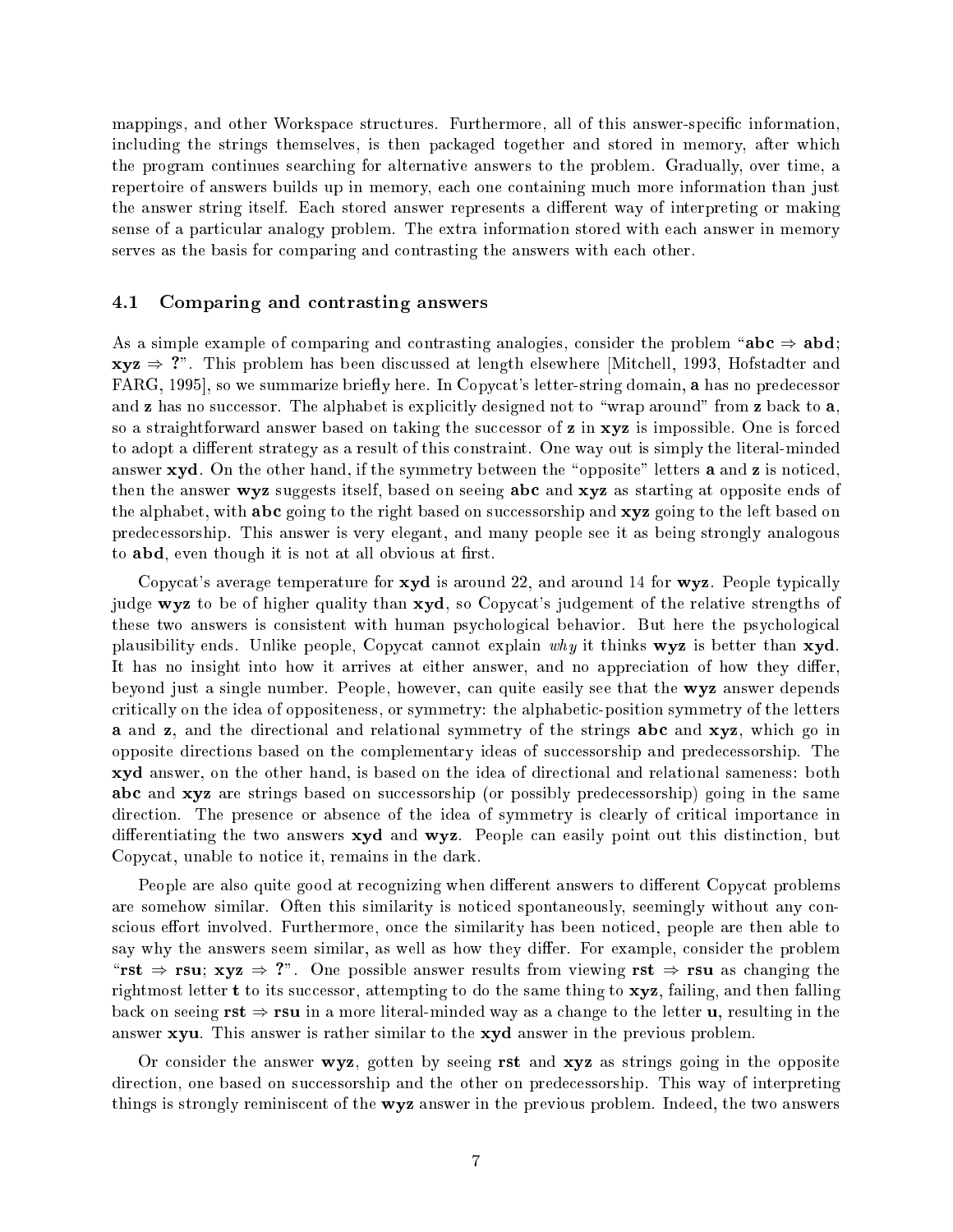themselves are exactly the same. However, there is an important difference. In "rst  $\Rightarrow$  rsu; xyz  $\Rightarrow$ ?", there is no alphabetic-position symmetry between r and z, so there is not as much justification in this problem for seeing rst and xyz as mirror images of each other as there was in the case of abc and xyz. The presence or absence of alphabetic-position symmetry is the crucial difference between the two wyz answers. Everything else about the answers is the same: both depend on failing to take the successor of  $z$ , as well as on noticing successorship-predecessorship symmetry, directional symmetry, and seeing the rightmost-letter change abstractly in terms of successorship, rather than literally as a change to a specific letter of the alphabet. The relative lack of justification for **wyz** in the second problem tends to diminish its overall quality. While arguably better than xyu, wyz is not nearly as superior to xyu as was wyz to xyd in the first problem. In short, xyd and xyu play essentially *identical* roles in their respective problems, and are thus of comparable quality, while the two  $\mathbf{w} \mathbf{y} \mathbf{z}$  answers are quite *different*, even though on the surface they appear to be identical.

#### 4.2Modeling the cognitive level versus the subcognitive level

The reason that Copycat is unable to recognize what makes the wyz answers different from each other, or what makes xyd and xyu essentially the same, is that, although it uses many ideas implicitly, it does not build any explicit representations of the central ideas underlying the answers it nds, and thus it has nothing on which to base a detailed comparison of its answers. The answers' associated final temperature values simply do not provide enough information.

When Copycat discovers an answer, of course, many Workspace structures exist that, to a certain extent, characterize the answer just found. In the case of the first wyz answer, for instance, an abstract rule Change letter-category of rightmost letter to successor exists; bridges exist mapping the left and right letters of abc onto the right and left letters, respectively, of xyz; a bridge exists mapping the right-directed group abc onto the left-directed group xyz; and slippages involving the concept of *opposite*, such as right  $\Rightarrow$  left or successor  $\Rightarrow$  predecessor, support these bridges. But structures may also exist that have very little bearing on the crux of the matter, such as a bridge between **b** in abc and **y** in xyz, or the concept-mappings letter  $\Rightarrow$  letter or group  $\Rightarrow$  group.

The configuration of structures in the Workspace collectively represents the way in which a given analogy problem is interpreted; that is, the way in which the strings are perceived in relation to one another. A particular interpretation implies a particular answer for the problem. But which aspects of that interpretation are essential and which are irrelevant remain buried implicitly in the overall interpretation. Copycat lacks a way to identify and explicitly represent those aspects of the interpretation that are most important in characterizing the final answer. This amounts to abstracting out an answer's core essence from the many Workspace structures giving rise to it, and then building an explicit, concrete representation of this abstract essence.<sup>1</sup>

Copycat's lack of such an ability, however, is understandable, since it was intended first and foremost to be a model of the subcognitive mechanisms underlying cognition. All of the nondeterministic codelet activity occurring in the Workspace—the building of bridges and groups, the making of slippages, and so on-is intended to represent perceptual activity carried out at the subcognitive level, below the level of "conscious awareness". In principle, activity occurring at the subcognitive level is largely inaccessible to the cognitive level, at least in all of its exhausting,

<sup>1</sup> Actually, Copycat's nal temperature measure can be regarded as a very crude attempt at abstracting out a high-level characterization of an answer from the answer's associated Workspace structures. This "high-level" characterization, however, is extremely weak, because no ideas pertaining to the answer are represented.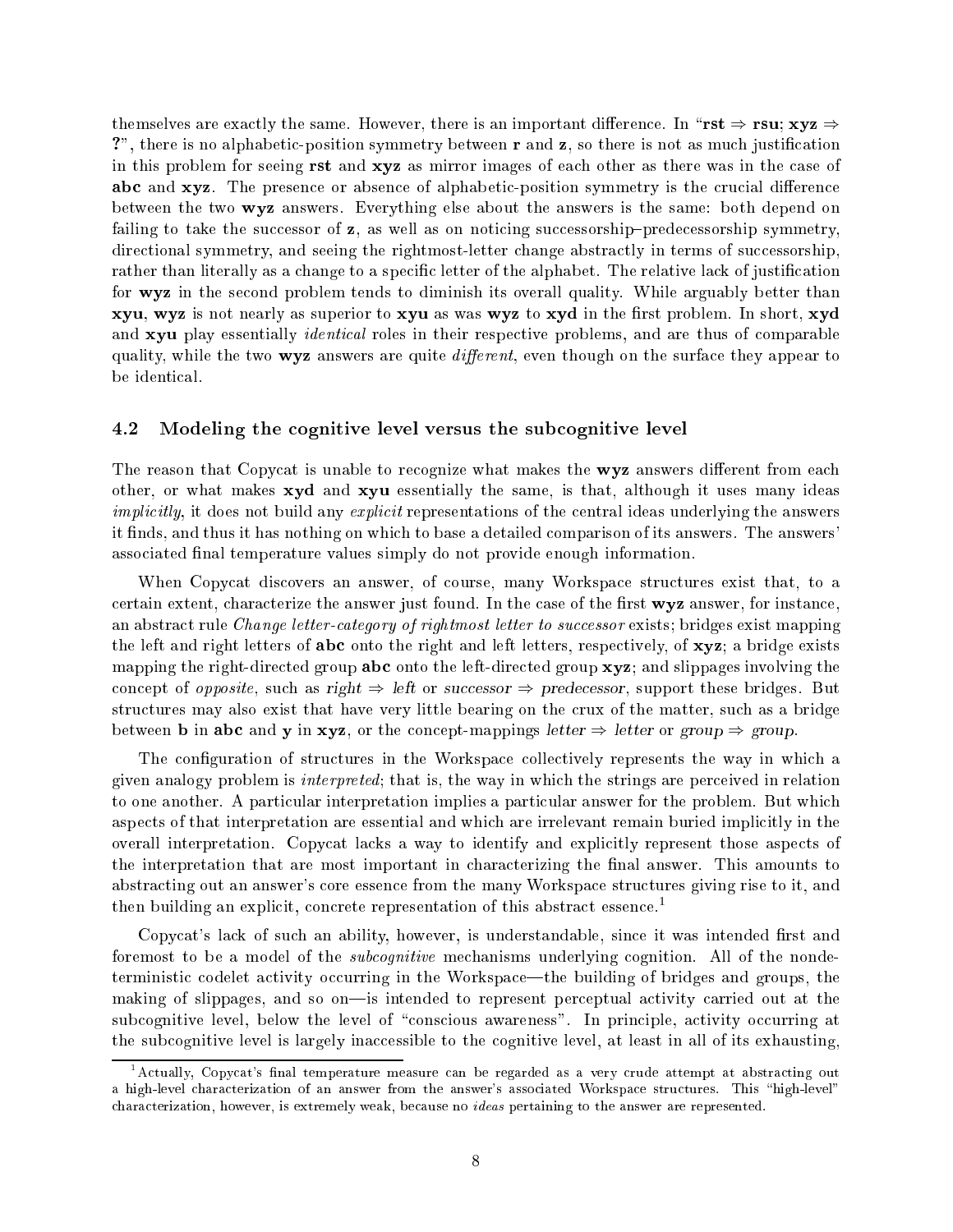fine-grained detail. In Copycat, no attempt was made to model the cognitive level at all, so it is hardly surprising that the program has no insight into the answers generated by its subcognitive mechanisms.

The focus of Metacat is on developing mechanisms that support a higher cognitive level on top of the existing subcognitive level. To do this, Metacat needs to be able to watch what happens while its subcognitive mechanisms are building, destroying, and reconguring Workspace structures in pursuit of an answer to the problem at hand, and to build explicit representations of this lower-level, subcognitive perceptual activity. When it finds an answer, these representations will constitute a temporal trace of the subcognitive activity that led to the answer. A characterization of the answer can be formed by abstracting a high-level description of this temporal trace. This high-level description can then be stored in memory along with the answer itself.

#### 4.3Sketch of <sup>a</sup> cognitive-level characterization

In Metacat, the most important type of explanatory information associated with answers in memory consists of structures called themes. These structures, which get created as the program works on an analogy problem, explicitly represent important concepts that arise in building the mappings between the Workspace strings. Themes reside in Metacat's Themespace, which can be thought of as a special region of the Workspace. They are comprised of Slipnet concepts, and can themselves take on various levels of activation, according to the extent to which the ideas they represent are present or absent in the Workspace's configuration of structures. *Bridge themes* get created whenever a new bridge is built between two Workspace structures, based on the concept-mappings underlying the bridge. For example, in the problem "abc  $\Rightarrow$  abd; xyz  $\Rightarrow$  ?", if an a-z bridge is built between the strings abc and xyz, supported by the concept-mappings first  $\Rightarrow$  last, leftmost  $\Rightarrow$  rightmost, and letter  $\Rightarrow$  letter, three bridge themes get created and added to the Themespace: AlphaPos:opposite, representing the idea of alphabetic-position symmetry; Direction:opposite, representing the idea of left/right symmetry; and  $ObjectType: same$ , representing the idea of mapping objects of the same type (*i.e.*, letters) onto each other. Other types of themes may get created as a result of other Workspace structures being built, such as *rule themes* which characterize the degree of abstractness of rules.

A newly-created theme starts with zero activation, but receives periodic boosts of activation from Workspace structures compatible with the idea represented by the theme. The more a particular idea serves as an organizing principle in the Workspace, the more active the themes associated with that idea will become. Active themes are intended to represent the awareness of particular aspects of an analogy-problem at the cognitive level, as opposed to the subcognitive level. Thus, in the example above, an active AlphaPos:opposite theme represents an explicit awareness of alphabeticposition symmetry as a key idea underlying the "mirror-image" interpretation of **abc** and xyz. The idea of alphabetic-position symmetry is present implicitly in the Workspace structures making up the **abc-xyz** mapping, but the active *AlphaPos:opposite* theme makes this idea explicit. Themes are thus higher-order perceptual structures. Whereas Copycat's structures (bridges, groups, etc.) represent an interpretation of its letter strings, Metacat's themes represent an interpretation of this interpretation, in the sense that different patterns of active themes emphasize or deemphasize different aspects of a configuration of structures in the Workspace.

In addition to storing the answers it finds in its memory, Metacat maintains, seperately, a temporal record (called the Trace) of the important events that occur during processing while it works on some analogy problem. Such events include the explicit recognition of themes important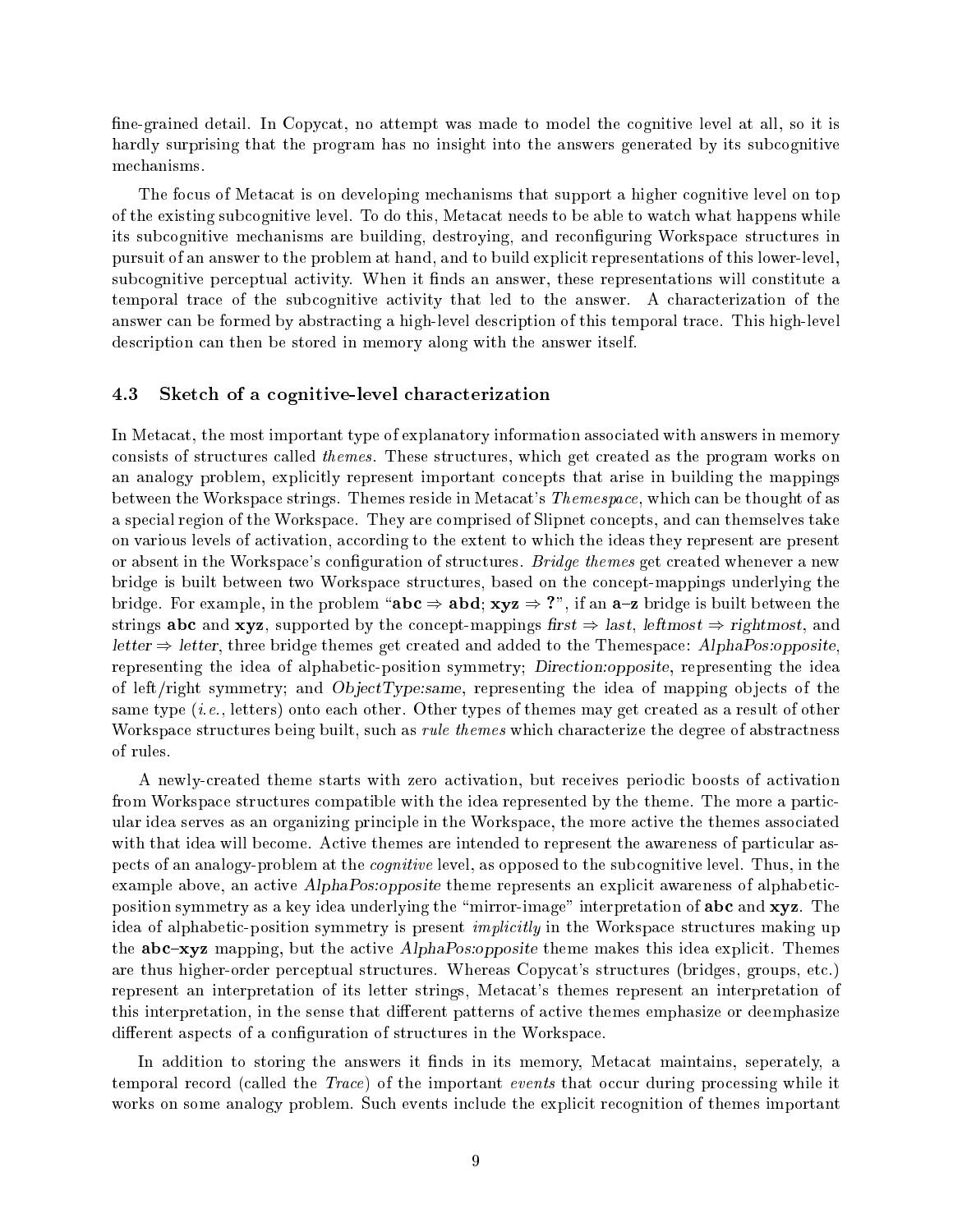to the problem, which may occur when a theme attains a sufficiently high level of activation. Another type of important event, of course, is the actual discovery of a new answer. In the latter case, the themes most active at the time an answer is found represent the answer's key ideas, and the events recorded in the Trace prior to the discovery of the answer serve as a record of how the answer was found. This information is stored, along with the answer's other supporting Workspace structures, in Metacat's memory, forming a high-level characterization of the answer. In some ways, this idea is similar in flavor to work on derivational analogy [Carbonell, 1986, Veloso, 1994], in which a system stores temporal traces of a problem-solving session in memory for use in analogous situations that may arise later, so as to improve the system's level of performance. As mentioned earlier, however, the focus in Metacat is not on learning to make "better" analogies, or to make them more "efficiently", but rather on being able to explain why one analogy is judged to be more compelling than another.

Returning to the example discussed earlier, as Metacat works on the problems "abc  $\Rightarrow$  abd;  $xyz \Rightarrow$  ?" or "rst  $\Rightarrow$  rsu;  $xyz \Rightarrow$  ?", it notices interesting events that happen along the way—the activation of the concept of opposite, for instance, or the recognition of the symmetric relationship between **a** and **z**. As outlined above, whenever it finds a new answer, it stores a representation of the answer in memory, incorporating into this representation the most important themes involved in the discovery of the answer. Figure 3 shows a schematic representation of the contents of Metacat's memory after having found the four answers described earlier.

Each of the four memory structures in the figure represents a seperate analogy between letter strings. The stored information includes the analogy problem itself, the answer found, and the themes that led the program to discover the answer. The first two structures represent the "literalminded" answers xyd and xyu, each one based on the theme of mapping the initial and target strings onto each other in the same direction  $(i.e., \text{ left-to-right})$  and seeing the change from the initial string to the modified string in a literal manner *(i.e., Change letter-category of rightmost* letter to d or Change letter-category of rightmost letter to u). The third structure represents the answer wyz for the problem "abc  $\Rightarrow$  abd; xyz  $\Rightarrow$  ?". The themes underlying this answer include the theme of alphabetic-position oppositeness  $(i.e.,$  the symmetry between the alphabetic-first letter **a** and the alphabetic-last letter **z**), the theme of directional oppositeness (*i.e.*, the symmetry between the right-directed string **abc** and the left-directed string  $\mathbf{xyz}$ ), and seeing the **abc**  $\Rightarrow$  **abd** change in an abstract way (*i.e.*, *Change letter-category of rightmost letter to successor*). The fourth structure, representing the answer wyz for the problem "rst  $\Rightarrow$  rsu; xyz  $\Rightarrow$  ?", is similar, except that in this case, the theme representing alphabetic-position oppositeness is absent, since in this problem no first  $\Rightarrow$  last slippage between r and z is possible.

Given these four answer-representations in memory, the stage is set for comparing and contrasting them based on the thematic information they contain. Clearly, the important difference between the two wyz answers is the absence of the alphabetic-position oppositeness theme in the rst case. Herein lies the difference in quality of wyz as an answer to these two problems. Furthermore, the thematic characterizations of the literal-minded answers xyd and xyu are identical, reflecting the absence of qualitative differences between them. In fact, it is even possible to see a kind of "meta-level" analogy between the weak answers  $xyd$  and  $xyu$  that is qualitatively much stronger than the corresponding analogy between the two **wyz** answers, even though in the latter case the answers are identical, which would at first glance seem to suggest that they could not be more analogous.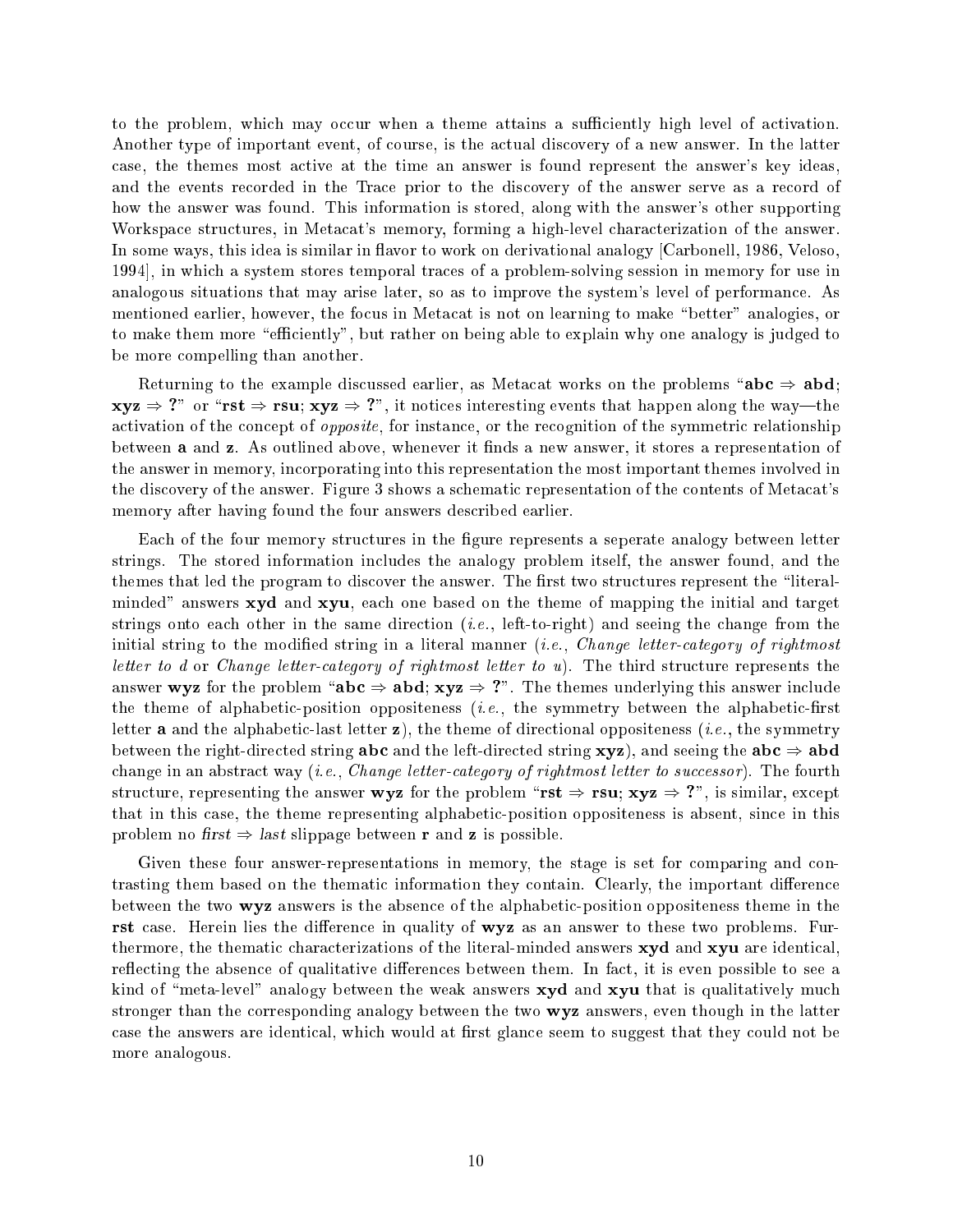#### 4.4Recognizing repetitive behavior

When it first tries to solve the problem " $abc \Rightarrow abd$ ;  $xyz \Rightarrow$  ?", Copycat almost invariably perceives abc and xyz as going in the same direction. This is certainly a reasonable predisposition. However, such an interpretation of the situation leads inevitably to an attempt to take the successor of z, since under this interpretation  $\bf{c}$  and  $\bf{z}$  are seen as corresponding. This attempt fails, and Copycat "hits a snag". It is forced to reinterpret the situation. Often it circumvents this difficulty by changing the rule from Change letter-category of rightmost letter to successor to Change letter-category of rightmost letter to  $d$ , leaving intact the same-direction mapping between abc and  $xyz$ , which then yields the answer xyd. More rarely, the mapping itself is broken and eventually replaced by a mapping based on the opposite  $a-z$  symmetry, yielding  $wyz$ . Unfortunately, after breaking the relevant structures, it tends to rebuild exactly those structures that led it to the snag in the first place, often going round and round in circles hitting the snag over and over, until it finally manages to stumble on some interpretation that actually yields an answer. In fact, Copycat hits the snag an average of nine times per run on this problem—sometimes even as often as twenty or thirty times on certain runs. This is quite unlike typical human behavior. People tend to "get the message" after attempting some unsuccessful strategy a few times. They are able to recognize that their strategy isn't working and that they should try something different.

Themes offer a way to address this problem. In addition to storing the answers it successfully finds, Metacat can take advantage of its ability to watch and remember events in its own processing by storing its failures as well. Snags represent one type of possible failure; another is the case when the program has simply ceased to make any progress in its attempt to understand a situation  $(i.e., to build up a sufficiently coherent mapping).$  When it recognizes a failure situation, it can store information in its Trace about the themes that are currently active. Later, it can use this information to recognize when it is approaching a situation similar to the one in which it previously failed, by comparing the themes that are currently active with those that were active at the time of failure. By strongly biasing subsequent Workspace activity away from building the types of structures associated with previous failures, themes can both characterize and actively guide Metacat's processing, allowing the program first to detect and then to avoid the kind of senseless looping behavior so problematic in Copycat.

### 5 Relation to Other Work

As the previous discussion may suggest, Metacat touches on many of the issues underlying research in case-based reasoning (CBR) [Leake, 1996]. Metacat's memory may be thought of as storing "cases", representing either successes (*i.e.*, the discovery of a new answer) or failures (*i.e.*, hitting a snag). These cases form a corpus of experience on which the program can draw when faced with new situations. When it finds a new answer, its previous experiences may remind it of similar problems it has seen in the past, allowing it to compare and contrast the answers based on the thematic information stored with them. It can avoid running into the same troubles over and over again by using its stored failure experiences to help it recognize and avoid unproductive pathways it has explored before.

However, there are important differences between CBR and Metacat. First of all, even though Metacat is concerned with solving analogy problems, it is not intended to model problem-solving per se. Rather, its focus is on modeling the way fluid concepts allow analogies between different situations to be perceived in a natural and psychologically plausible manner. It is concerned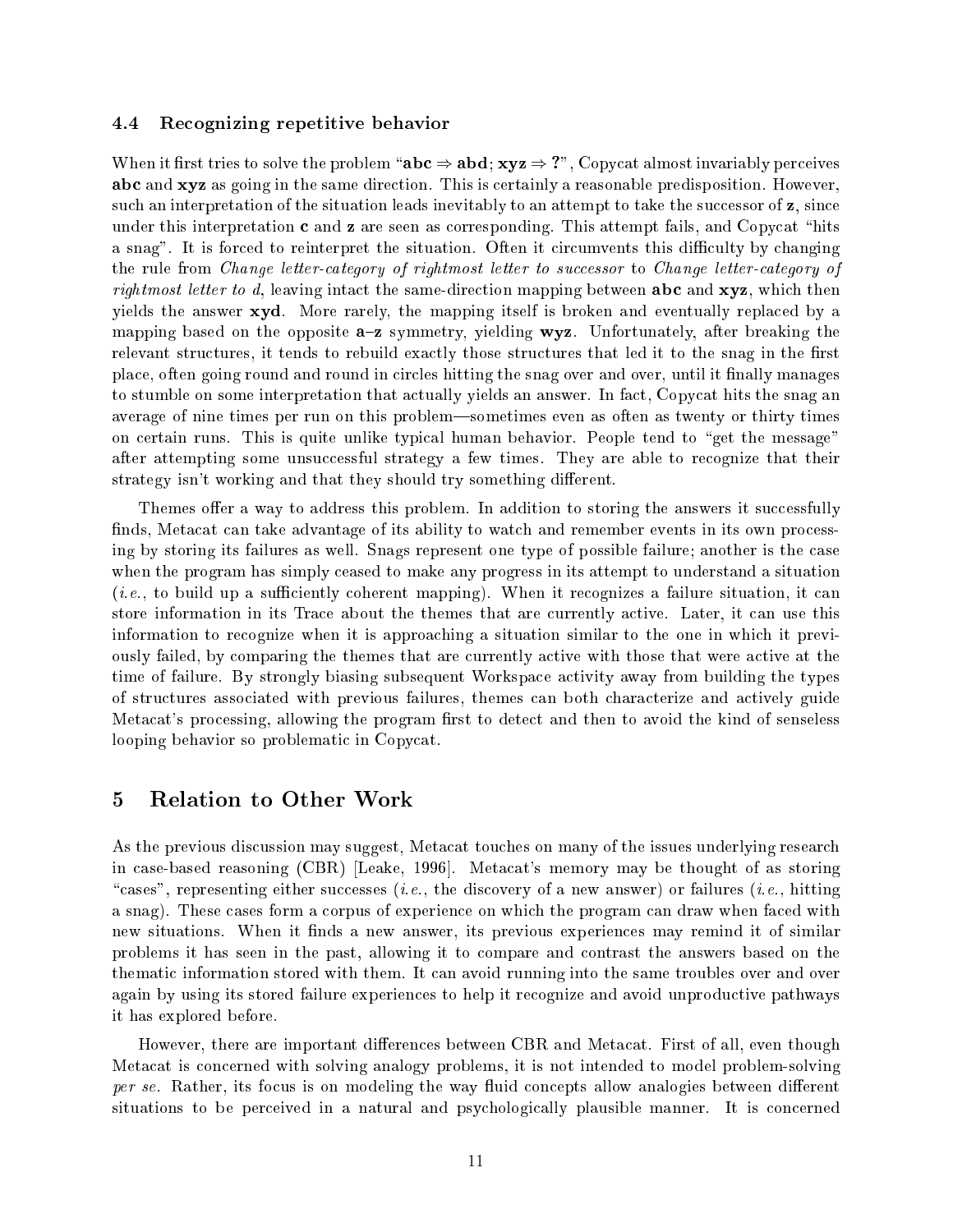with analogical *perception*, not analogical reasoning employed as a method of solving problems (as in CBR). Furthermore, much CBR work focuses on systems that learn to solve problems in a progressively faster and more efficient manner, whereas in Metacat the notion of learning to perceive analogies with ever increasing efficiency and speed is of no concern.

Metacat is actually closer to work on derivational analogy than to ordinary case-based approaches that store only a final problem solution. In derivational analogy, an entire trace of a problem-solving session is stored for future reference, not just the solution produced in the end, along with a series of annotations describing the conditions under which each step in the solution was taken [Carbonell, 1986, Veloso, 1994]. In Metacat, the thematic information stored with an answer summarizes the important concepts and events that together contributed to the discovery of the answer, much like the temporal problem-solving trace of derivational analogy.

In contrast to derivational analogy, however, the objective of Copycat is to explore how an understanding of a situation can be achieved via fluid concepts in its circumscribed domain, and how this understanding gives rise, as an automatic by-product, to a flexible and robust ability to see analogies between apparently disparate situations. Copycat's concepts, to be sure, are but a crude approximation to the true power and flexibility of human concepts. Still, there is a sense in which its concepts really are active, semantic entities within its tiny, idealized world—not just empty static symbols shunted around by the program. A concept node in the Slipnet—successor-group, for example—responds to the situation at hand in a continuous, context-dependent way. That is, the activation level of the node reflects the degree of perceived relevance or presence of the concept of successor-group in the Workspace at any given moment. A wide range of superficially dissimilar strings can in principle activate it—strings such as abc, ijk, pqrstu, iijjkk, mrrjjj, mmrrrjjjj, and **aababcabcd**. Given the program's ability to flexibly recognize a wide range of instances of the same concept, some of them quite abstract, we believe it is fair to say that the program's concepts have at least *some* small degree of meaningfulness, of genuine semantics, within the confines of its domain.

Metacat's ob jective is to deepen Copycat's understanding of its answers by incorporating the ideas of memory, reminding, and self-watching. Many deep ideas from case-based reasoning appear to be relevant to this aim, such as the storing of experience as a repertoire of cases in memory, the activation of stored cases by similar current situations, and the issue of analogical similarity of different situations. Unfortunately, case-based reasoning research concentrates on these issues at the expense of understanding the nature of concepts. Metacat can be seen as an attempt to broaden and enrich these important ideas by focusing on them in the context of dynamic, fluid, context-sensitive concepts. We worry that CBR's ultimate success, at least as a cognitive model, will necessarily be limited by its avoidance of this very difficult but critically important issue.

### 6 **Conclusion**

Enriching Metacat's understanding of its answers by incorporating higher-order thematic information gleaned from self-watching enables it to perceive abstract similarities and differences among the analogies it makes, effectively permitting analogies to be made between analogies. By applying the same processing mechanisms that it uses to perceive relationships in its perceptual input to the more abstract task of perceiving relationships among the answers that it finds, it is able to compare and contrast answers in a much more interesting way than is possible in Copycat. Endowing Copycat with a sophisticated self-watching capability is the central objective of present efforts to extend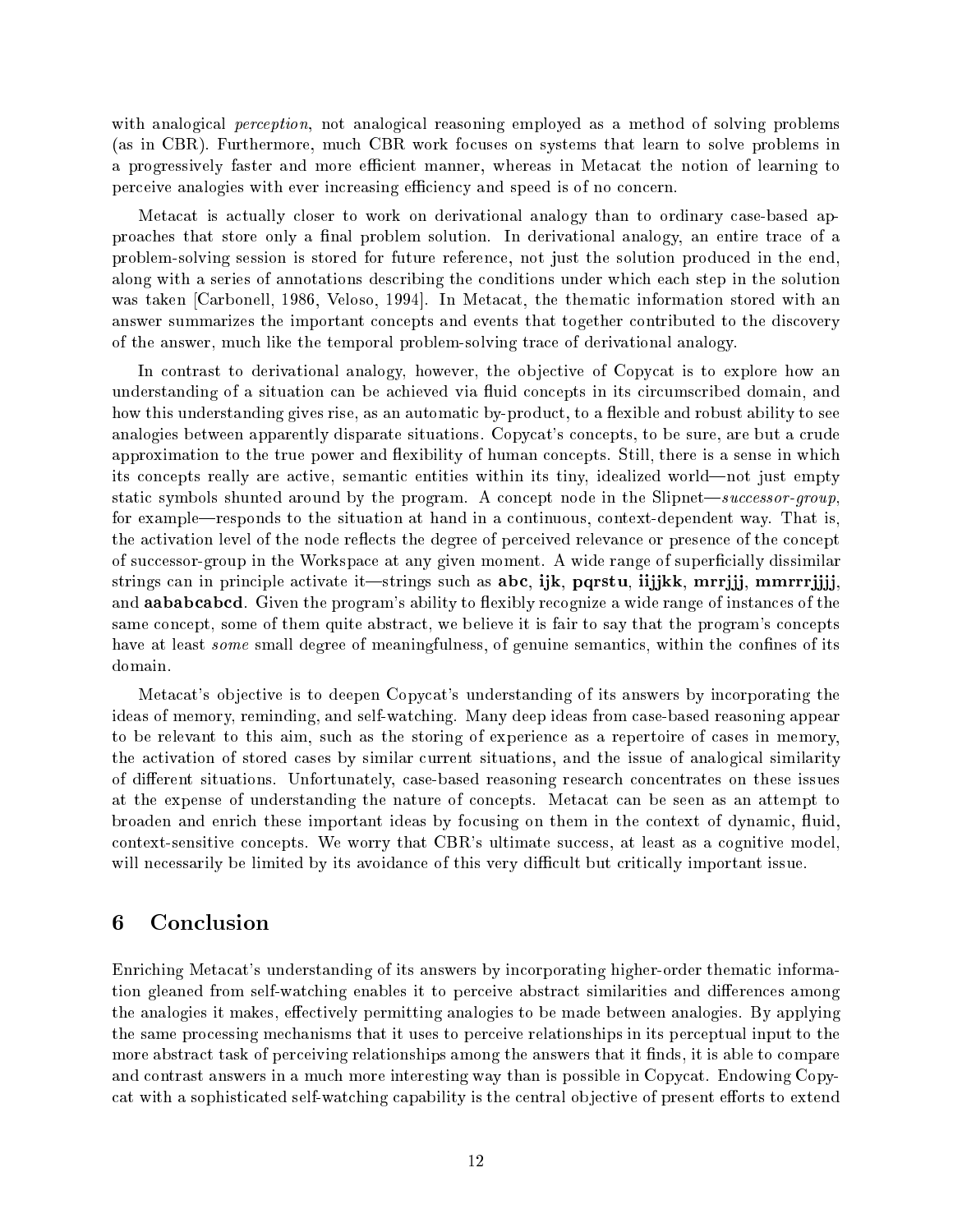and refine the model, and is a logical next step along the road to understanding and capturing the full richness of high-level perception and analogy-making in a computational framework.

### $\overline{7}$ Acknowledgements

This research was supported in part by Sun Microsystems Co. Academic Equipment Grant #EDUD-NAFO-960418 and by grants to the Center for Research on Concepts and Cognition from the College of Arts and Sciences of Indiana University.

# References

- [Blank et al., 1992] Blank, D., Meeden, L., and Marshall, J. (1992). Exploring the symbolic/subsymbolic continuum: A case study of RAAM. In Dinsmore, J., editor, The Symbolic and Connectionist Paradigms: Closing the Gap, pages  $113-148$ . Lawrence Erlbaum Associates, Hillsdale, NJ.
- [Carbonell, 1986] Carbonell, J. (1986). Derivational analogy: A theory of reconstructive problem solving and expertise acquisition. In Michalski, R., Carbonell, J., and Mitchell, T., editors, Machine Learning: An Artificial Intelligence Approach, Volume II, pages 371–392. Morgan Kaufmann, Palo Alto, CA.
- [Chi et al., 1989] Chi, M., Bassok, M., Lewis, M., Reimann, P., and Glaser, R. (1989). Selfexplanations: How students study and use examples in learning to solve problems. Cognitive  $Science, 13:145–182.$
- [Hofstadter, 1984] Hofstadter, D. R. (1984). The Copycat project: An experiment in nondeterminism and creative analogies. AI Memo 755, MIT Articial Intelligence Laboratory.
- [Hofstadter and FARG, 1995] Hofstadter, D. R. and FARG (1995). Fluid Concepts and Creative Analogies: Computer Models of the Fundamental Mechanisms of Thought. Basic Books, New York.
- [Leake, 1996] Leake, D. B., editor (1996). Case-Based Reasoning: Experiences, Lessons, & Future Directions. MIT Press/AAAI Press, Cambridge, MA.
- [Mitchell, 1993] Mitchell, M. (1993). Analogy-making as Perception. MIT Press/Bradford Books. Cambridge, MA.
- [VanLehn et al., 1992] VanLehn, K., Jones, R., and Chi, M. (1992). A model of the self-explanation effect. The Journal of the Learning Sciences,  $2(1):1-59$ .
- [Veloso, 1994] Veloso, M. (1994). Planning and Learning by Analogical Reasoning. Springer-Verlag, Berlin.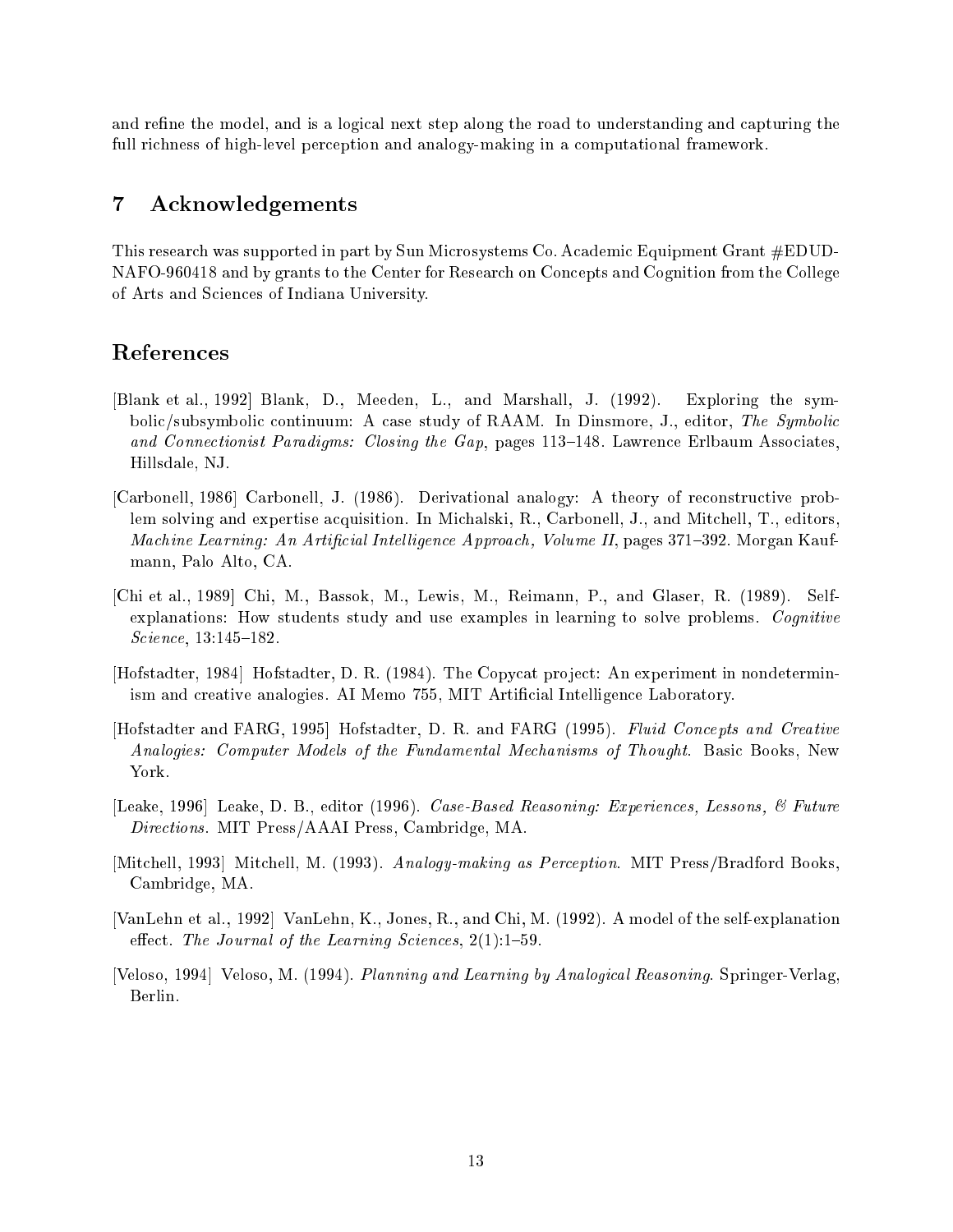

Figure 1: Histogram of Copycat's answers for the problem "abc  $\Rightarrow$  abd; iijjkk  $\Rightarrow$  ?". Numbers above each bar indicate how often the answer was found in 1000 runs of the program. Temperature values below each answer represent the program's assessment of the answer's quality (with lower  $temperature\ indicating\ higher\ quality)$ . The strange answer  $\textbf{ikkill}$  reflects weaknesses in Copycat's ability to form coherent groups. For this answer, the program saw  $\mathbf{j}$ jkk as the "rightmost group" of  $iijjkk$ , which it then changed to kkll.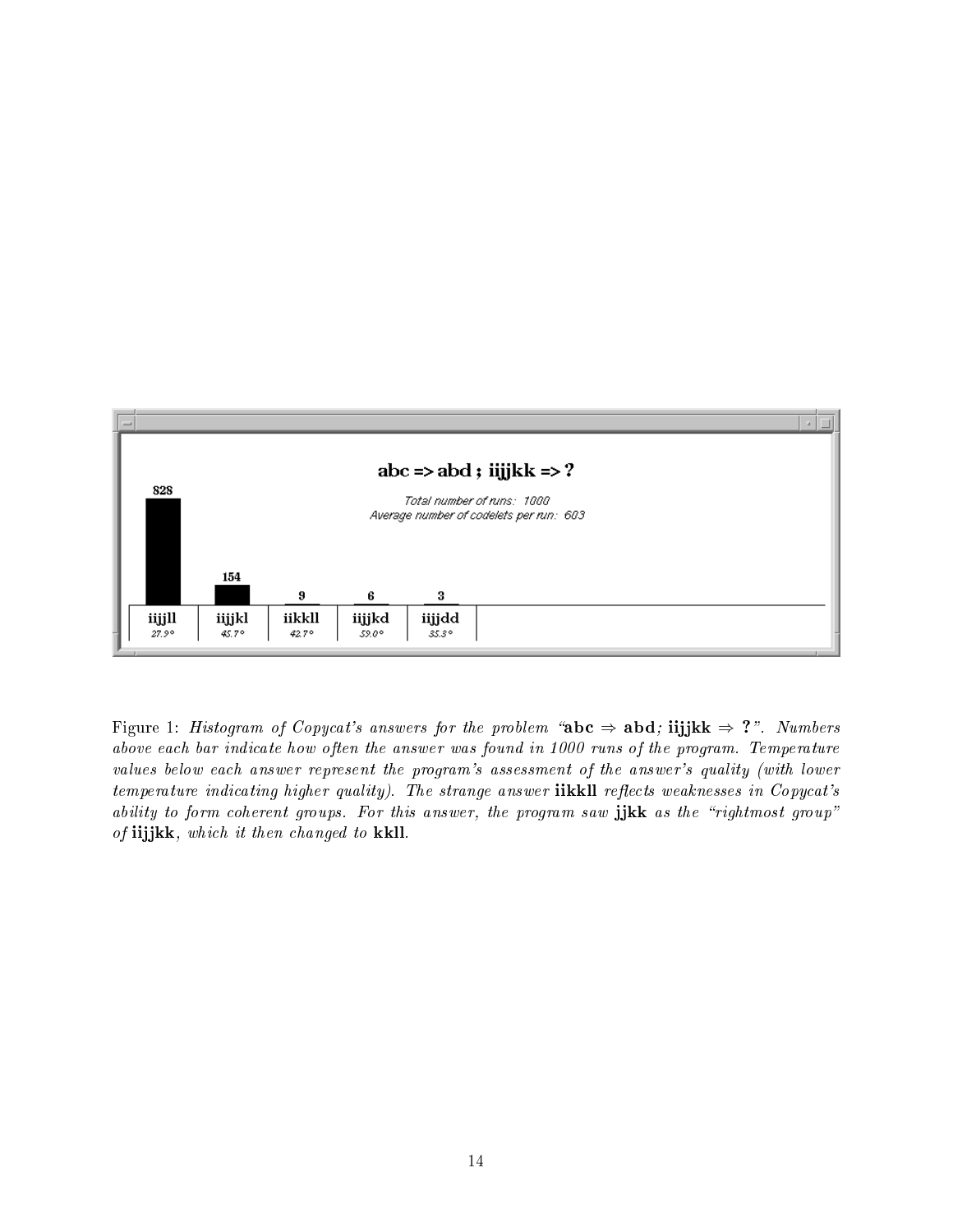

Figure 2: Screen dump of the Workspace after the program has found the answer iijjll for the problem "abc  $\Rightarrow$  abd; iijjkk  $\Rightarrow$  ?". The concept-mappings supporting the three vertical bridges are shown along the bottom of the screen. The final Workspace temperature for this answer was 27.